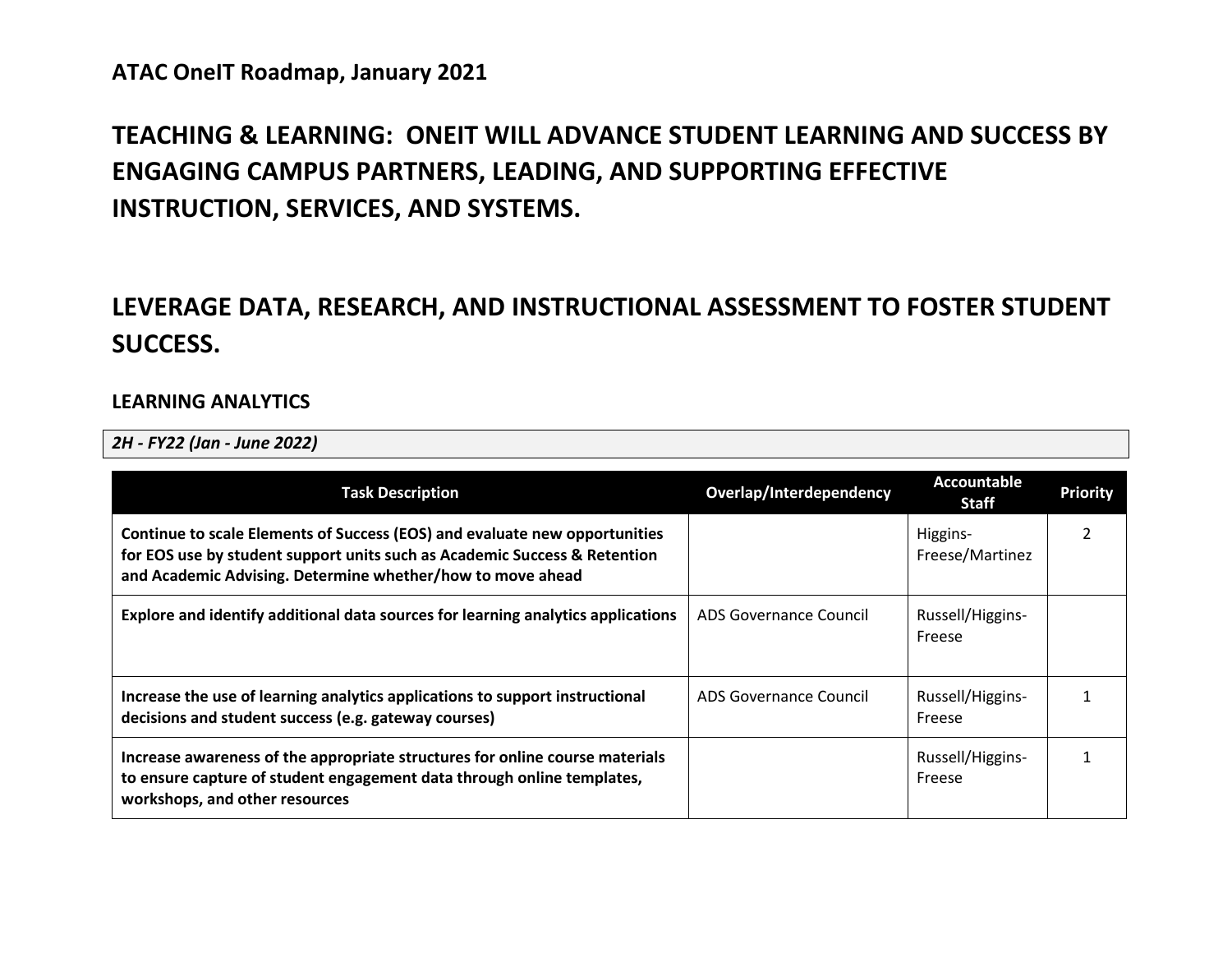| Increase awareness and opportunities for faculty to use learning analytics for<br><b>T&amp;L research</b>                                  | ADS Governance Council<br><b>Research Council</b> | Russell – moved<br>from last 6<br>months |  |
|--------------------------------------------------------------------------------------------------------------------------------------------|---------------------------------------------------|------------------------------------------|--|
| Explore and identify new uses of data for student success, particularly in the<br>area of Al/deep learning                                 |                                                   | Russell/Hetrick                          |  |
| Identify curricular level data and support campus curriculum development<br>efforts                                                        |                                                   | Russell                                  |  |
| Develop a campus Learning Analytics Community of Practice (modeled from<br>the successful Unizin Learning Analytics Community of Practice) |                                                   | Russell/Flaming                          |  |

| <b>Task Description</b>                                                                                                                    | Overlap/Interdependency | Accountable<br><b>Staff</b> | <b>Priority</b> |
|--------------------------------------------------------------------------------------------------------------------------------------------|-------------------------|-----------------------------|-----------------|
| Explore and identify additional data sources for learning analytics applications                                                           | ADS Governance Council  | Russell/Higgins-<br>Freese  |                 |
| Increase the use of learning analytics applications to support instructional<br>decisions and student success (e.g. gateway courses)       | ADS Governance Council  | Russell/Higgins-<br>Freese  |                 |
| Identify curricular level data and support campus curriculum development<br>efforts                                                        |                         | Russell                     |                 |
| Develop a campus Learning Analytics Community of Practice (modeled from<br>the successful Unizin Learning Analytics Community of Practice) |                         | Russell/Flaming             |                 |
| Explore and identify new uses of data for student success, particularly in the<br>area of Al/deep learning.                                |                         | Russell/Hetrick             | 2               |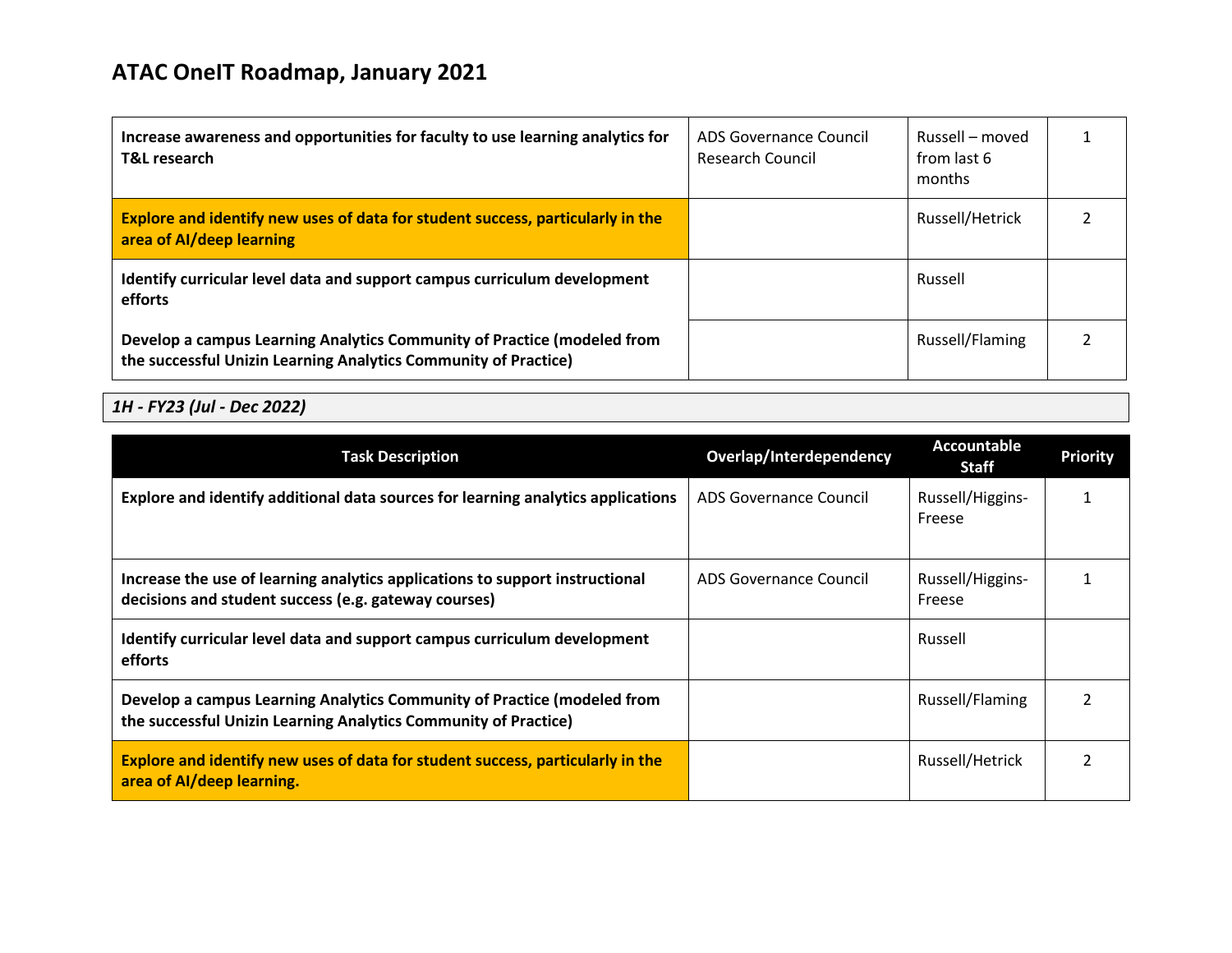#### **ASSESSMENT**

*2H - FY22 (Jan - June 2022)*

| <b>Task Description</b>                        | Overlap/Interdependency | Accountable<br><b>Staff</b> | <b>Priority</b> |
|------------------------------------------------|-------------------------|-----------------------------|-----------------|
| <b>Evaluate Chemistry/Math Bridge programs</b> |                         | Russell/Beckett             |                 |

# **EVOLVE AND ADOPT FLEXIBLE, EFFECTIVE PHYSICAL AND ONLINE LEARNING ENVIRONMENTS AND ECOSYSTEMS.**

### **SERVICE REVIEW**

*2H - FY22 (Jan - June 2022)*

| <b>Task Description</b>                                                          | <b>Accountable</b><br><b>Staff</b> | <b>Priority</b> |
|----------------------------------------------------------------------------------|------------------------------------|-----------------|
| Review the wiki (Confluence) service, determine the wiki service is still needed | Higgins-<br>Freese/Long            |                 |

| <b>Task Description</b>                                                                                                    | Accountable<br><b>Staff</b> | <b>Priority</b> |
|----------------------------------------------------------------------------------------------------------------------------|-----------------------------|-----------------|
| Improve integrations across OTLT and ES services (Panopto/Teams, Canvas/Teams), interviews faculty on time<br>saving needs | Higgins-<br>Freese/Long     |                 |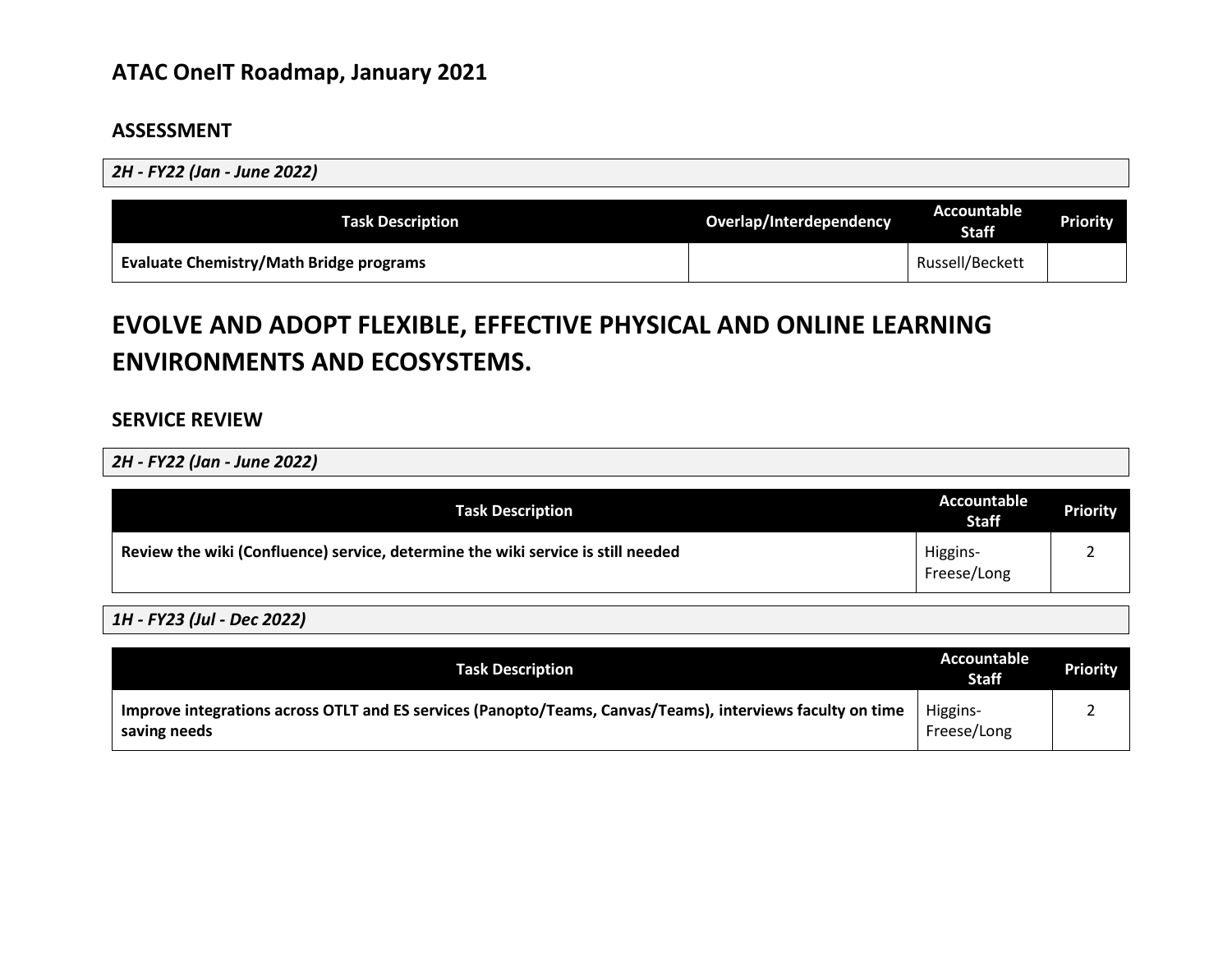| 1H - FY24 (Jul - Dec 2023) |  |  |
|----------------------------|--|--|
|----------------------------|--|--|

| <b>Task Description</b>                                                                                                                   | Accountable<br><b>Staff</b> | <b>Priority</b> |
|-------------------------------------------------------------------------------------------------------------------------------------------|-----------------------------|-----------------|
| Review smaller use services to determine if they are still needed (Peerceptiv, etc) or if emerging services<br>should be added (HSP, etc) | Higgins-<br>Freese/Long     |                 |

## **STUDENT ASSESSMENT INTEGRITY**

*2H - FY22 (Jan - June 2022)*

| <b>Task Description</b>                                                                                                                          | Overlap/Interdependency | <b>Accountable</b><br><b>Staff</b> | <b>Priority</b> | <b>Comments</b>               |
|--------------------------------------------------------------------------------------------------------------------------------------------------|-------------------------|------------------------------------|-----------------|-------------------------------|
| Identify, implement, and/or modify technology<br>tolls to improve the online assessment<br>experience. (Gradescope, New Quizzes in ICON,<br>etc) |                         | Higgins-<br>Freese/Long            |                 | May have funding implications |

### **COMPUTER LAB EVALUATION**

*2H - FY22 (Jan - June 2022)*

| <b>Task Description</b>                                                                                     | Accountable<br><b>Staff</b> | <b>Priority</b> | <b>Comments</b> |
|-------------------------------------------------------------------------------------------------------------|-----------------------------|-----------------|-----------------|
| Review computer lab services and develop a<br>future state service model for campus computing<br>facilities | Clark                       |                 |                 |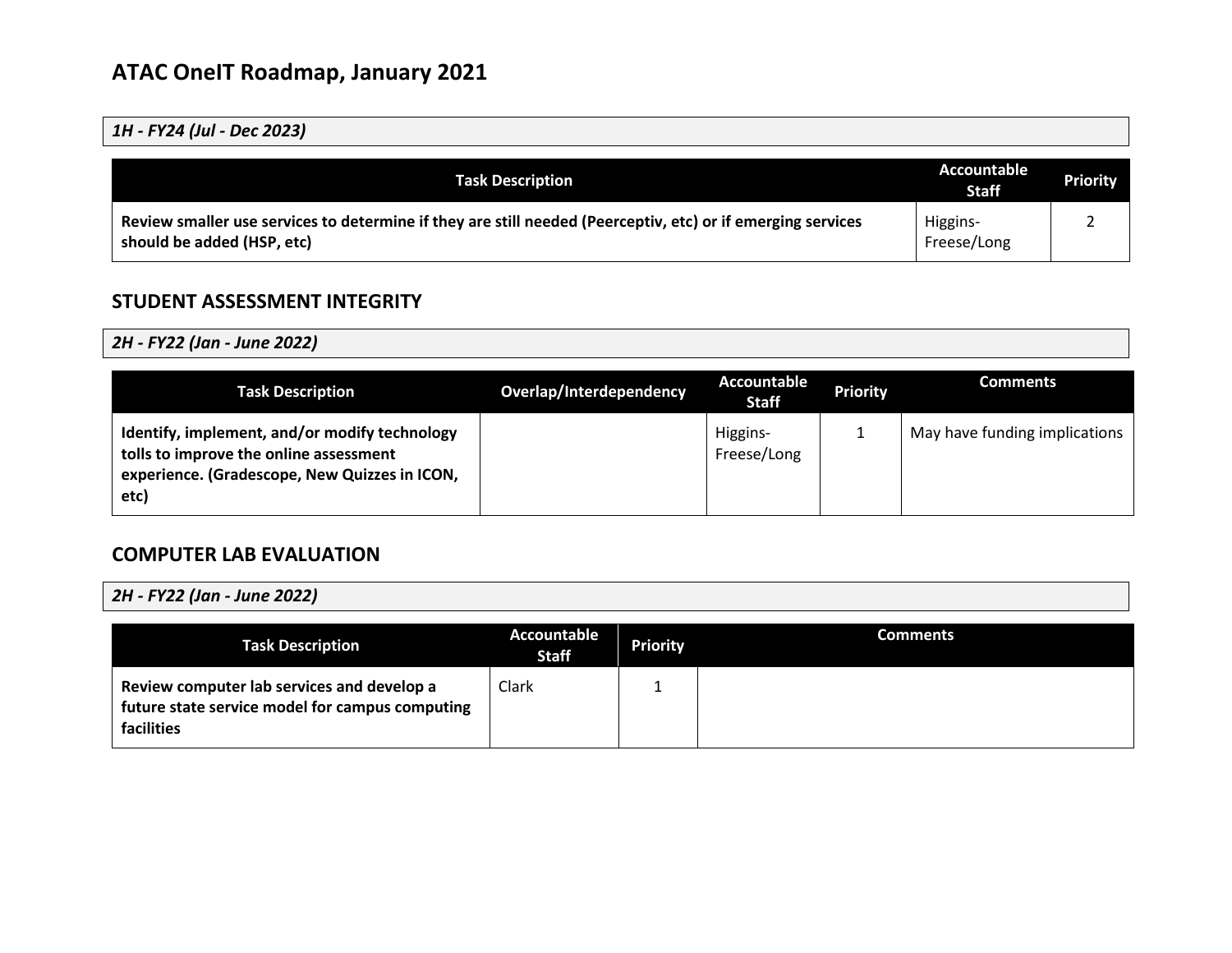## **SUPPORT FOR CLASSROOMS**

#### *2H - FY22 (Jan - June 2022)*

| <b>Task Description</b>                                                | Accountable<br><b>Staff</b> | <b>Priority</b> | <b>Comments</b> |
|------------------------------------------------------------------------|-----------------------------|-----------------|-----------------|
| Increase training opportunities available on<br>classroom technologies | Clark/Kaltsas               |                 |                 |

### **SUPPORT FOR ACTIVE LEARNING**

#### *2H - FY22 (Jan - June 2022)*

| <b>Task Description</b>                                                                                                         | Accountable<br><b>Staff</b> | <b>Priority</b> |
|---------------------------------------------------------------------------------------------------------------------------------|-----------------------------|-----------------|
| Increase the number of classrooms that support active learning pedagogies via technology improvements,<br>furniture replacement | Clark/Houser                |                 |

#### **SUPPORT FOR ACTIVE LEARNING**

| <b>Task Description</b>                                                                                                         | Accountable<br><b>Staff</b> | <b>Priority</b> |
|---------------------------------------------------------------------------------------------------------------------------------|-----------------------------|-----------------|
| Increase the number of classrooms that support active learning pedagogies via technology improvements,<br>furniture replacement | Clark/Houser                |                 |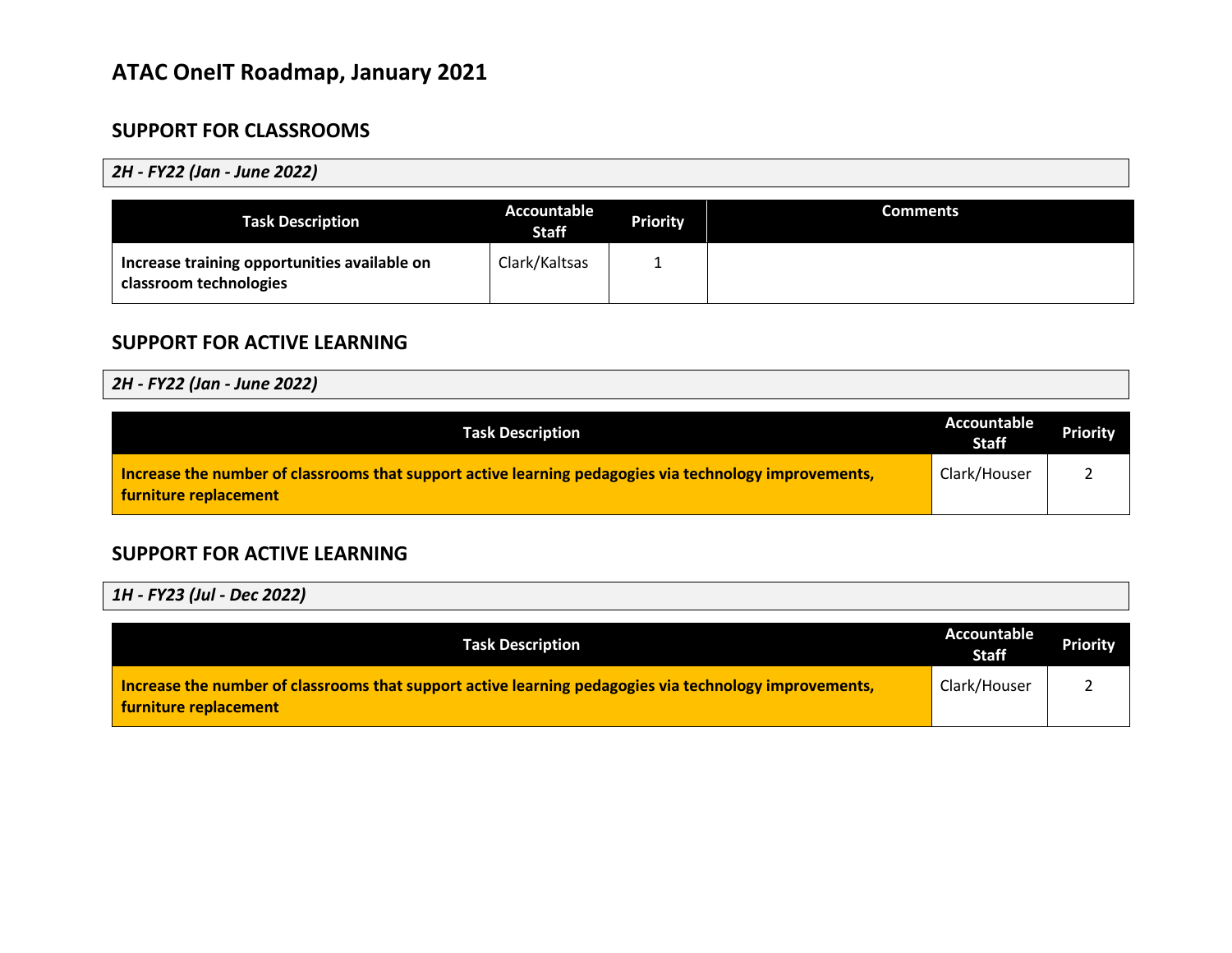## **SUPPORT FOR ACTIVE LEARNING**

*2H - FY23 (Jan - June 2023)*

| <b>Task Description</b>                                                                                                         | Accountable<br><b>Staff</b> | <b>Priority</b> |
|---------------------------------------------------------------------------------------------------------------------------------|-----------------------------|-----------------|
| Increase the number of classrooms that support active learning pedagogies via technology improvements,<br>furniture replacement | Clark/Houser                |                 |

## **SUPPORT FOR ACCESSIBLE LEARNING SPACES**

*2H - FY22 (Jan - June 2022)*

| <b>Task Description</b>                                                                                                  | <b>Accountable Staff</b> | <b>Priority</b> |
|--------------------------------------------------------------------------------------------------------------------------|--------------------------|-----------------|
| Investigate opportunities to move Top Hat away from a student fee-for-service and into a fully funded<br>technology      | Higgins-Freese           |                 |
| Improve accessibility in campus classrooms with installation of accessible lecterns, door actuators,<br>microphones, etc | Clark/Kaltsas/Houser     |                 |

| <b>Task Description</b>                                                                                                  | <b>Accountable Staff</b> | Priority |
|--------------------------------------------------------------------------------------------------------------------------|--------------------------|----------|
| Improve accessibility in campus classrooms with installation of accessible lecterns, door actuators,<br>microphones, etc | Clark/Kaltsas/Houser     |          |
|                                                                                                                          |                          |          |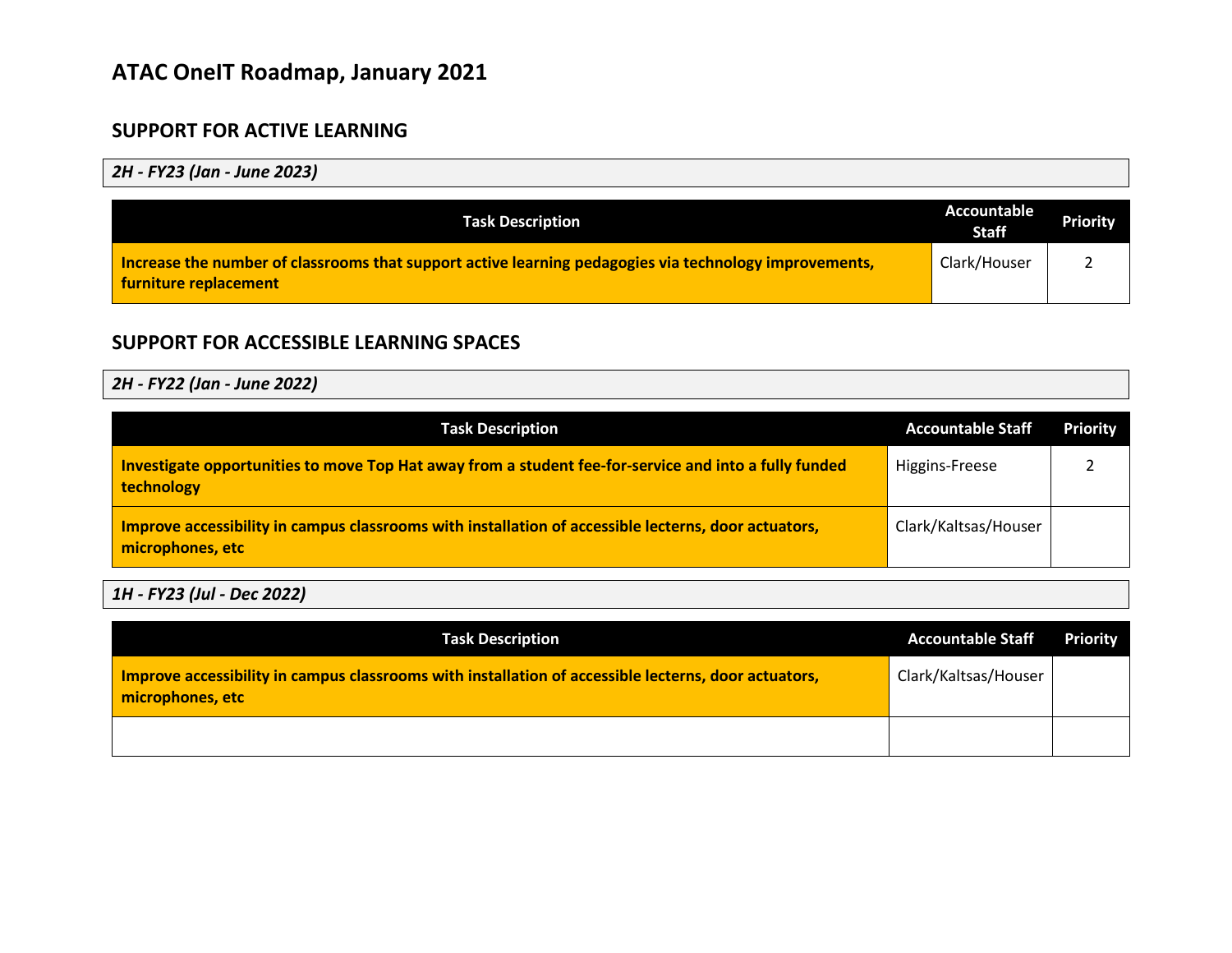#### *2H - FY23 (Jan - June 2023)*

| <b>Task Description</b>                                                                                                  | <b>Accountable Staff</b> | <b>Priority</b> |
|--------------------------------------------------------------------------------------------------------------------------|--------------------------|-----------------|
| Improve accessibility in campus classrooms with installation of accessible lecterns, door actuators,<br>microphones, etc | Clark/Kaltsas/Houser     |                 |

### *1H - FY24 (Jul - Dec 2023)*

| <b>Task Description</b>                                                                                                  | <b>Accountable Staff</b> | <b>Priority</b> |
|--------------------------------------------------------------------------------------------------------------------------|--------------------------|-----------------|
| Improve accessibility in campus classrooms with installation of accessible lecterns, door actuators,<br>microphones, etc | Clark/Kaltsas/Houser     |                 |

## **UCR CLASSROOM TECHNOLOGY MANAGEMENT**

*2H - FY22 (Jan - June 2022)*

| <b>Task Description</b>                                                       | Accountable<br><b>Staff</b> | <b>Priority</b> |
|-------------------------------------------------------------------------------|-----------------------------|-----------------|
| Review network security and management of classroom technology infrastructure | Higgins-<br>Freese          |                 |

| <b>Task Description</b>                                                                     | Accountable<br><b>Staff</b> | <b>Priority</b> |
|---------------------------------------------------------------------------------------------|-----------------------------|-----------------|
| Implement changes to network security and management of classroom technology infrastructure | Clark/Kaltsas               |                 |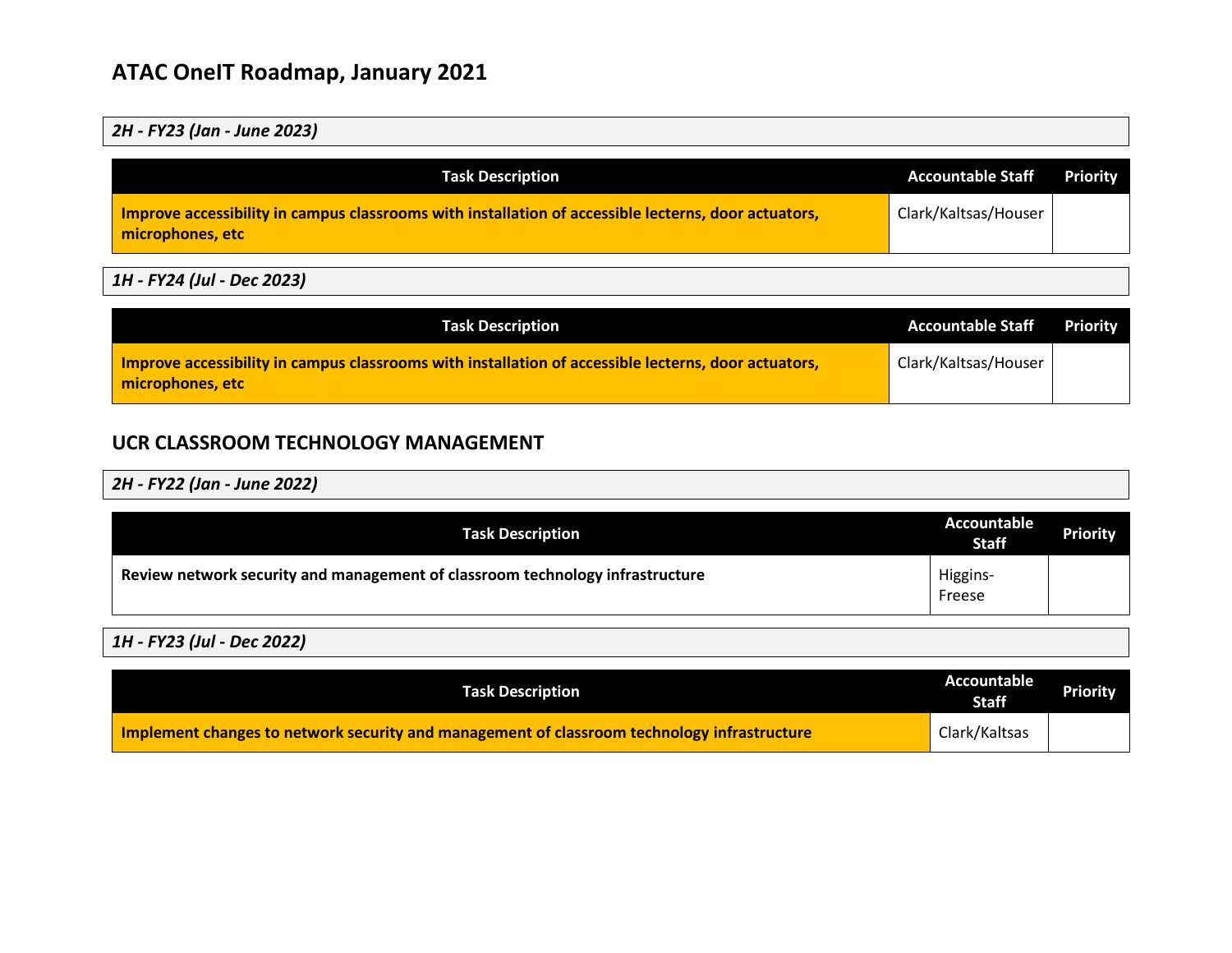#### **SERVICE EXPANSION AND OUTREACH**

*2H - FY22 (Jan - June 2022)*

| <b>Task Description</b>                                                                                                                                               | Accountable<br><b>Staff</b> | <b>Priority</b> |
|-----------------------------------------------------------------------------------------------------------------------------------------------------------------------|-----------------------------|-----------------|
| Promote Canvas Catalog as a new funding stream/source for Iowa. Over \$500,000 has been brought in by<br>groups from Jan to Sept 2021. Expand service model as needed | Higgins-<br>Freese/Long     |                 |

## **DELIVER INITIATIVES AND PROGRAMS IN SUPPORT OF EFFECTIVE INSTRUCTION**

## **CURRICULUM DEVELOPMENT**

*2H - FY22 (Jan - June 2022)*

| <b>Task Description</b>                                                            | Accountable<br><b>Staff</b> | <b>Priority</b> |
|------------------------------------------------------------------------------------|-----------------------------|-----------------|
| Integrate Center for Teaching resources into campus curriculum development efforts | Flaming                     |                 |

*1H - FY23 (Jul - Dec 2022)*

| <b>Task Description</b>                                                            | Accountable<br><b>Staff</b> | <b>Priority</b> |
|------------------------------------------------------------------------------------|-----------------------------|-----------------|
| Integrate Center for Teaching resources into campus curriculum development efforts | Flaming                     |                 |

### **PROVOST INITIATIVE**

| 2H - FY22 (Jan - June 2022) |                          |                 |                 |
|-----------------------------|--------------------------|-----------------|-----------------|
|                             |                          |                 |                 |
| <b>Task Description</b>     | <b>Accountable Staff</b> | <b>Priority</b> | <b>Comments</b> |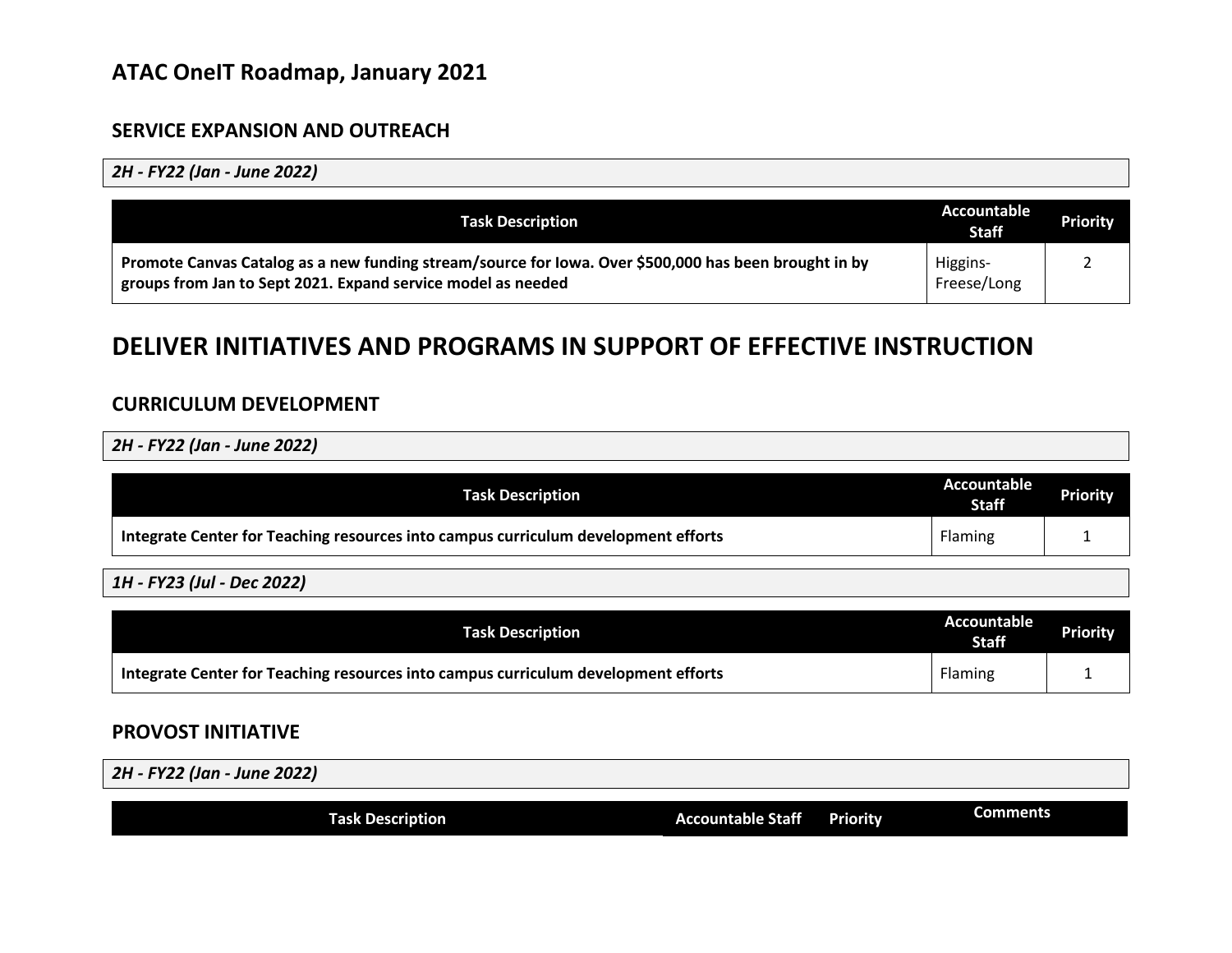| Expand and revive comprehensive programming for support of incoming<br>new faculty of all ranks | <b>Flaming</b>                     |                                  |
|-------------------------------------------------------------------------------------------------|------------------------------------|----------------------------------|
| Support the College Algebra (MATH:1005) redesign PIF.                                           | All OTLT Directors<br>and Zalenski | Note this is a three-year effort |

#### *1H - FY23 (Jul - Dec 2022)*

| <b>Task Description</b>                                                                                                            | <b>Accountable Staff</b>           | <b>Priority</b> | <b>Comments</b>                  |
|------------------------------------------------------------------------------------------------------------------------------------|------------------------------------|-----------------|----------------------------------|
| Collaborate with associate provost for faculty to create new mid-career<br>faculty teaching professional development opportunities | Flaming                            |                 |                                  |
| Support the College Algebra (MATH:1005) redesign PIF.                                                                              | All OTLT Directors<br>and Zalenski |                 | Note this is a three-year effort |

### **P3 FUNDED INITIATIVE**

*2H - FY22 (Jan - June 2022)*

| <b>Task Description</b>                                       | <b>Accountable Staff</b>           | <b>Priority</b> |
|---------------------------------------------------------------|------------------------------------|-----------------|
| Support the Hawkeye Introductory Courses P3 Initiative        | Higgins-<br>Freese/Flaming/Russell |                 |
| Learning about Learning (3 year program) - Prof. Shaun Vecera | Flaming                            |                 |

*1H - FY23 (Jul - Dec 2022)*

**Task Description Accountable Staff Priority**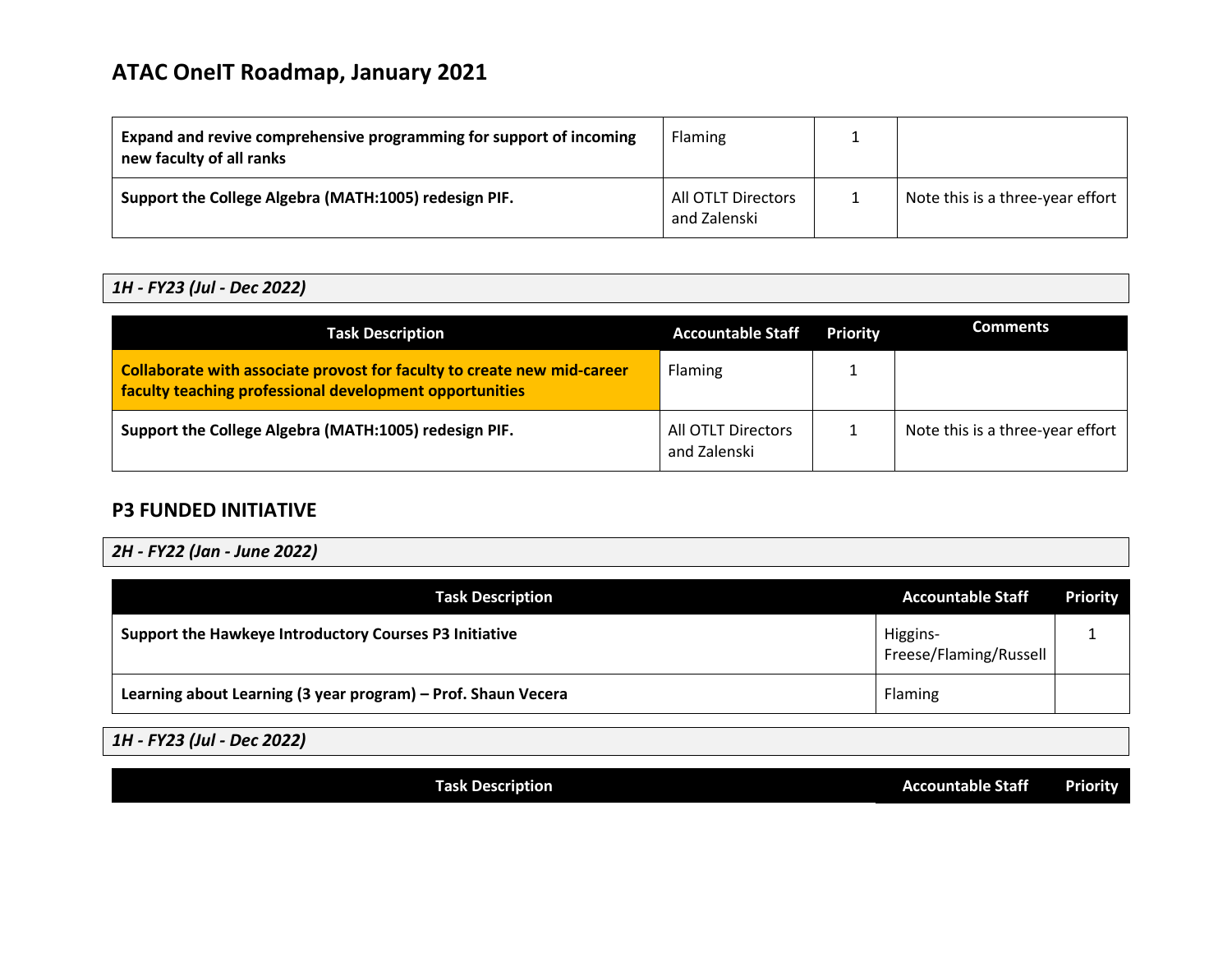| Support the Hawkeye Introductory Courses P3 Initiative        | Higgins-<br>Freese/Flaming/Russell |  |
|---------------------------------------------------------------|------------------------------------|--|
| Learning about Learning (3 year program) - Prof. Shaun Vecera | <b>Flaming</b>                     |  |

## *2H - FY23 (Jan - June 2023)*

| <b>Task Description</b>                                       | <b>Accountable Staff</b>           | <b>Priority</b> |
|---------------------------------------------------------------|------------------------------------|-----------------|
| Support the Hawkeye Introductory Courses P3 Initiative        | Higgins-<br>Freese/Flaming/Russell |                 |
| Learning about Learning (3 year program) - Prof. Shaun Vecera | <b>Flaming</b>                     |                 |

### *1H - FY24 (Jul - Dec 2023)*

| <b>Task Description</b>                                       | <b>Accountable Staff</b>           | <b>Priority</b> |
|---------------------------------------------------------------|------------------------------------|-----------------|
| Support the Hawkeye Introductory Courses P3 Initiative        | Higgins-<br>Freese/Flaming/Russell |                 |
| Learning about Learning (3 year program) - Prof. Shaun Vecera | <b>Flaming</b>                     |                 |

### **HHMI GRAND FUNDED**

| 2H - FY22 (Jan - June 2022)                                   |                             |                 |
|---------------------------------------------------------------|-----------------------------|-----------------|
| <b>Task Description</b>                                       | Accountable<br><b>Staff</b> | <b>Priority</b> |
| Howard Hughes Medical Institute (HHMI) Inclusive Excellence 3 | Flaming/Higgins-<br>Freese  |                 |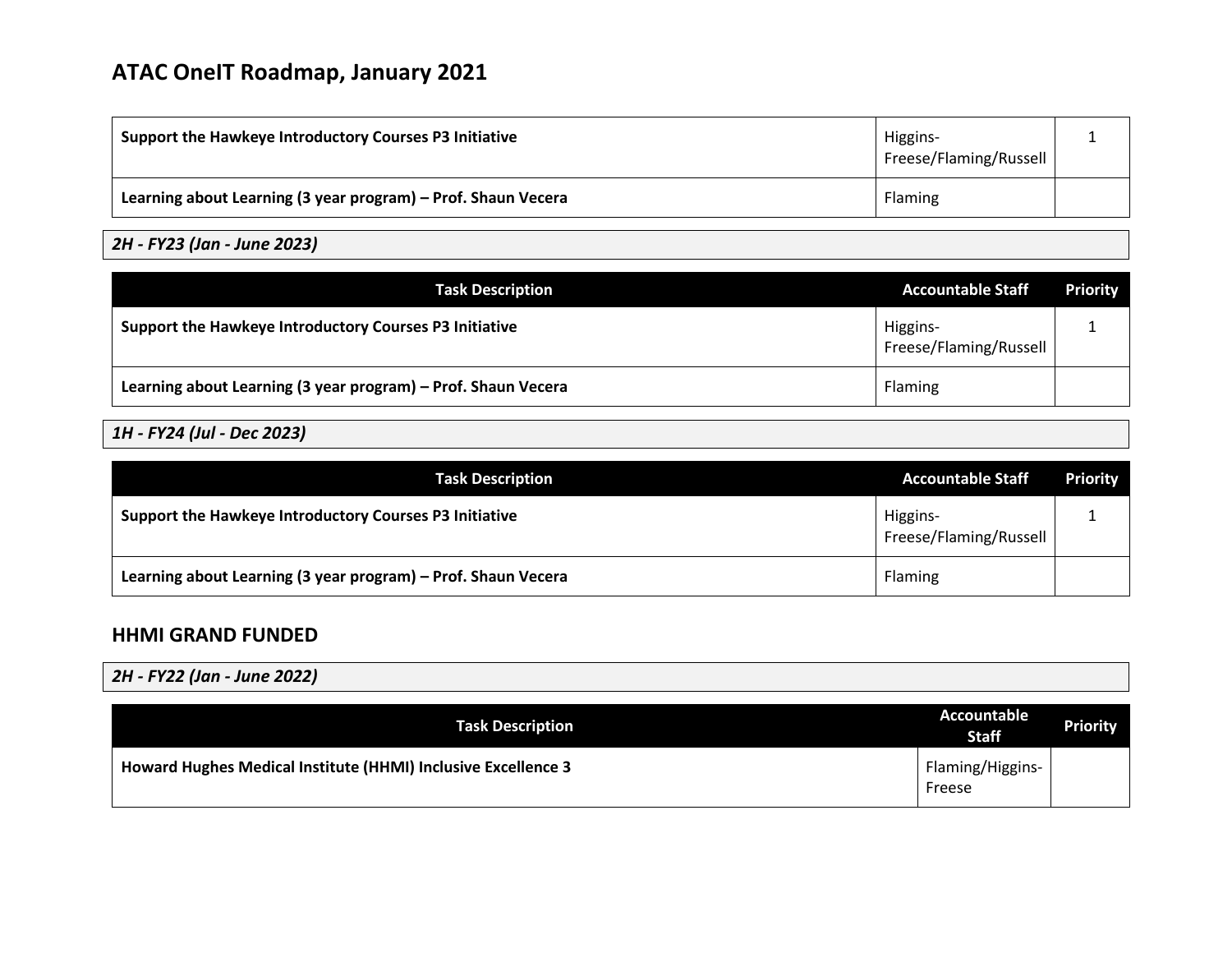*1H - FY23 (Jul - Dec 2022)*

| <b>Task Description</b>                                       | Accountable<br><b>Staff</b> | <b>Priority</b> |
|---------------------------------------------------------------|-----------------------------|-----------------|
| Howard Hughes Medical Institute (HHMI) Inclusive Excellence 3 | Flaming/Higgins-<br>Freese  |                 |

## **DEI IN TEACHING**

*2H - FY22 (Jan - June 2022)*

| <b>Task Description</b>                                | Accountable<br><b>Staff</b> | <b>Priority</b> |
|--------------------------------------------------------|-----------------------------|-----------------|
| Continue pilot of DEI in teaching practice programming | <b>Flaming</b>              |                 |

*1H - FY23 (Jul - Dec 2022)*

| <b>Task Description</b>                     | <b>Accountable</b><br><b>Staff</b> | <b>Priority</b> |
|---------------------------------------------|------------------------------------|-----------------|
| Expand DEI in services (Lingo in ICON, etc) | Long                               |                 |

## **EDUCATIONAL DEVELOPMENT**

*2H - FY22 (Jan - June 2022)*

| <b>Task Description</b>                                                                                                                                             | Accountable<br><b>Staff</b> | Priority |
|---------------------------------------------------------------------------------------------------------------------------------------------------------------------|-----------------------------|----------|
| Develop a consistent, strategic collection of resources and support opportunities for equitable assessment of<br>student learning and transparent assignment design | Flaming                     |          |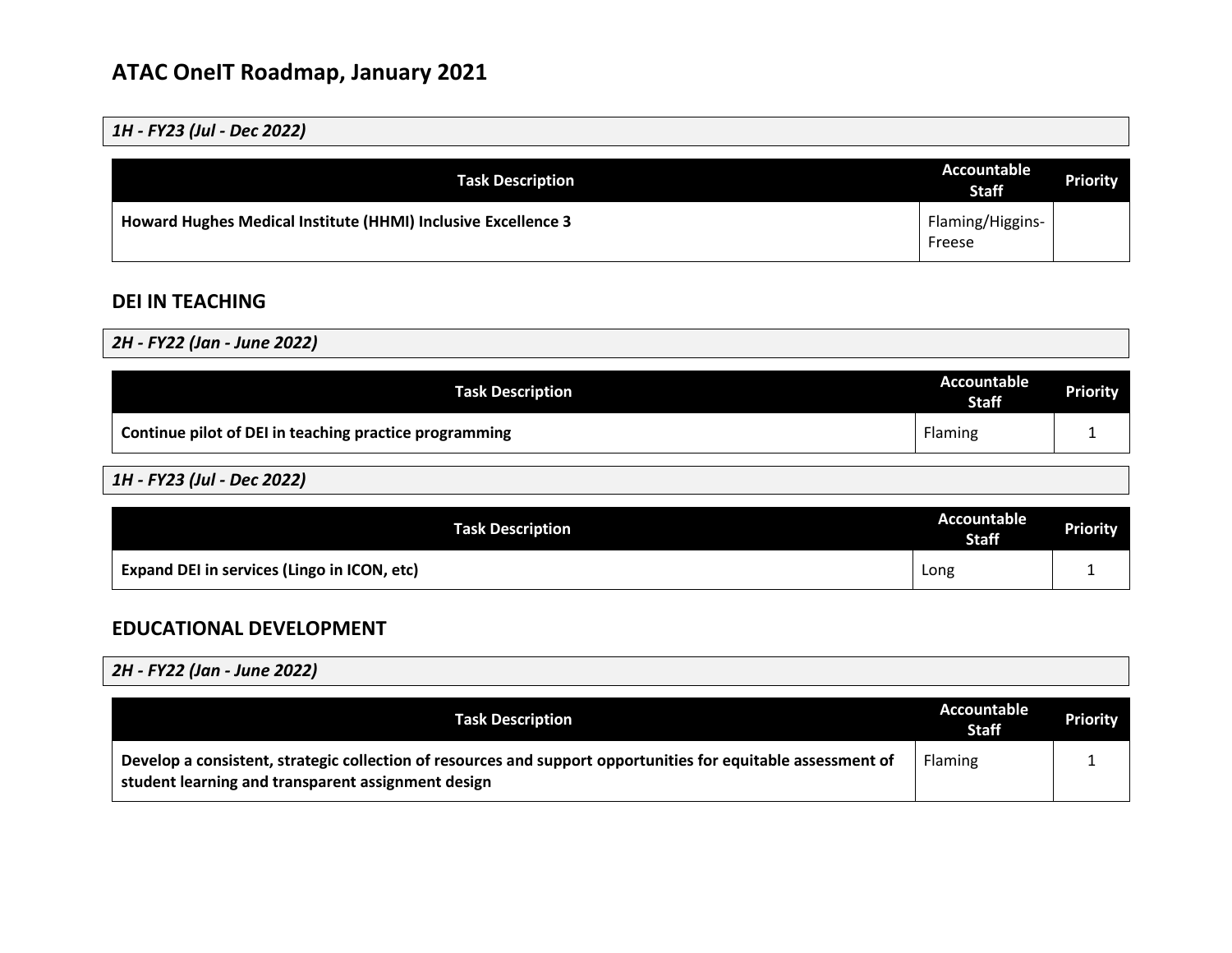### *1H - FY23 (Jul - Dec 2022)*

| <b>Task Description</b>                                                                                                                                             | Accountable<br><b>Staff</b> | <b>Priority</b> |
|---------------------------------------------------------------------------------------------------------------------------------------------------------------------|-----------------------------|-----------------|
| Develop a consistent, strategic collection of resources and support opportunities for equitable assessment of<br>student learning and transparent assignment design | Flaming                     |                 |

#### **GLOSSARY OF ACRONYMS:**

| <b>ACE</b>    | Assessing the Classroom Environment                  |
|---------------|------------------------------------------------------|
| <b>BOR</b>    | <b>Board of Regents</b>                              |
| <b>CfT</b>    | <b>Center for Teaching</b>                           |
| <b>DOE</b>    | Distance and Online Education                        |
| <b>DEO</b>    | Department Executive Officer                         |
| <b>EoS</b>    | <b>Elements of Success</b>                           |
| <b>ICON</b>   | Iowa Courses Online (LMS)                            |
| <b>NSF</b>    | <b>National Science Foundation</b>                   |
| <b>OTLT</b>   | Office of Teaching, Learning & Technology            |
| PIF           | <b>Provost Investment Fund</b>                       |
| <b>SoTL</b>   | Scholarship of Teaching and Learning                 |
| <b>TLT LT</b> | Teaching, Learning & Technology Leadership Team      |
| <b>TILE</b>   | Transform, Interact, Learn, Engage (active learning) |
| <b>UDP</b>    | Unizin Data Platform                                 |
| <b>UCR</b>    | <b>University Classroom</b>                          |
| <b>ACE</b>    | Assessing the Classroom Environment                  |
| <b>BOR</b>    | <b>Board of Regents</b>                              |
| CfT           | <b>Center for Teaching</b>                           |
| <b>DOE</b>    | Distance and Online Education                        |
| <b>DEO</b>    | Department Executive Officer                         |